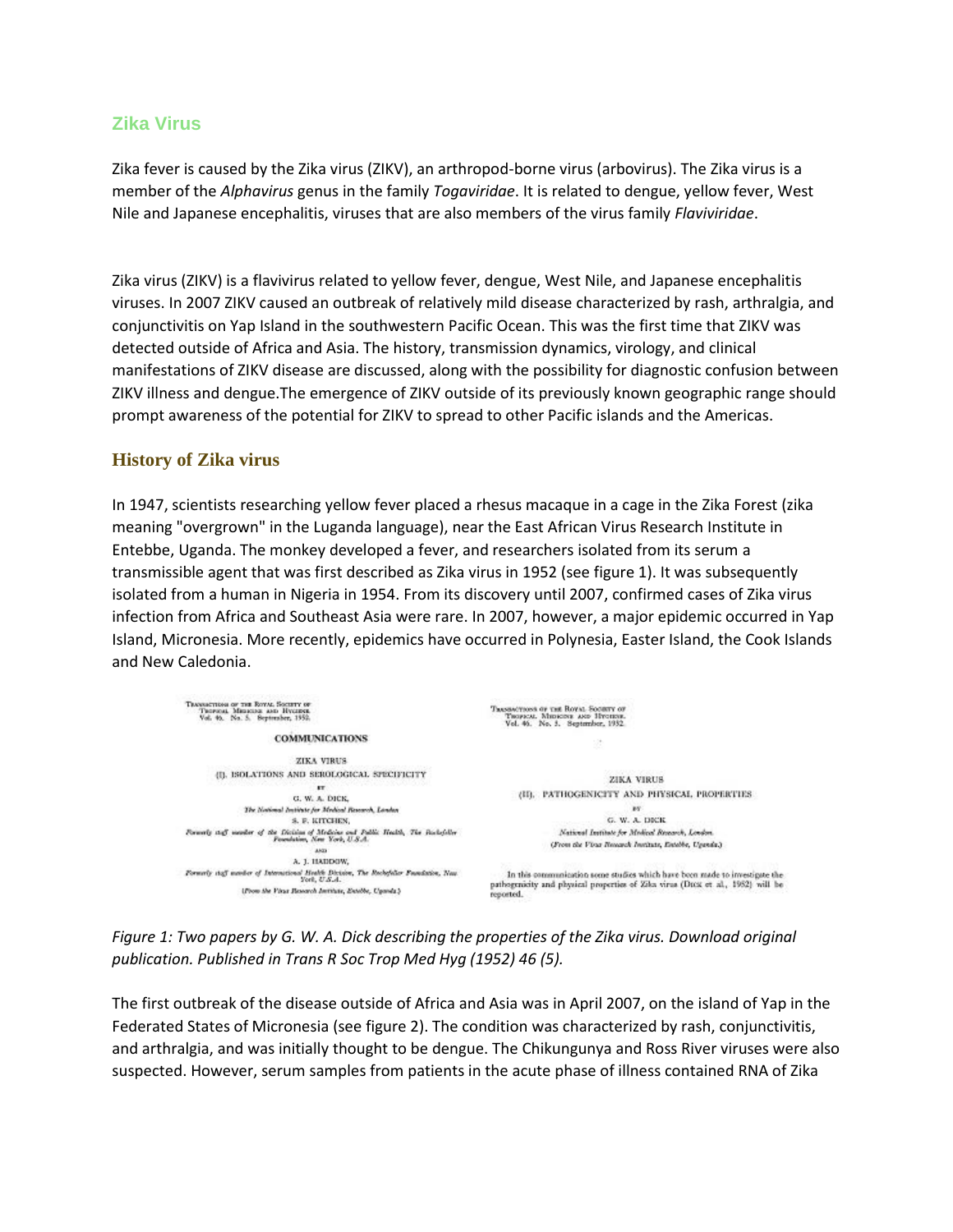virus. The Zika fever disease process was relatively mild: there were 49 confirmed cases, 59 unconfirmed cases, no deaths and no hospitalizations.

A recent larger outbreak of Zika virus outside Africa and Asia was confirmed in April 2015, in Brazil. In the district of Camaçari and the neighbor Salvador city, capital of the state of Bahia, healthcare authorities confirmed that a previously unknown disease affecting around 500 patients with flu-like symptoms followed by rash and arthralgia is indeed an ongoing outbreak of Zika fever, as proved by RT-PCR technique by researchers from Federal University of Bahia. Local authorities link the outbreak to recent increased flow of foreign visitors prompted by the 2014 FIFA World Cup, coupled with the large population of insect vectors such as Aedes aegypt and Aedes albopictus mosquitoes that inhabit the region. The spread follow a similar pattern to the also recent outbreak of chikungunya virus in the same region.



 *Figure 2: How Zika virus spread from Uganda in Africa. Source: Lancaster University.*

Since April 2015, a large, ongoing outbreak of Zika virus has spread to much of South and Central America, and the Caribbean. In January 2016, the CDC issued a level 2 travel alert for people traveling to regions and certain countries where Zika virus transmission is ongoing. The agency also suggested that women thinking about becoming pregnant should consult with their physicians before traveling. According to the CDC, Brazilian health authorities reported more than 3,500 microcephaly cases between October 2015 and January 2016. Some of the affected infants have had a severe type of microcephaly and some have died.

#### **Key facts**

Zika virus disease is caused by a virus transmitted by *Aedes* mosquitoes.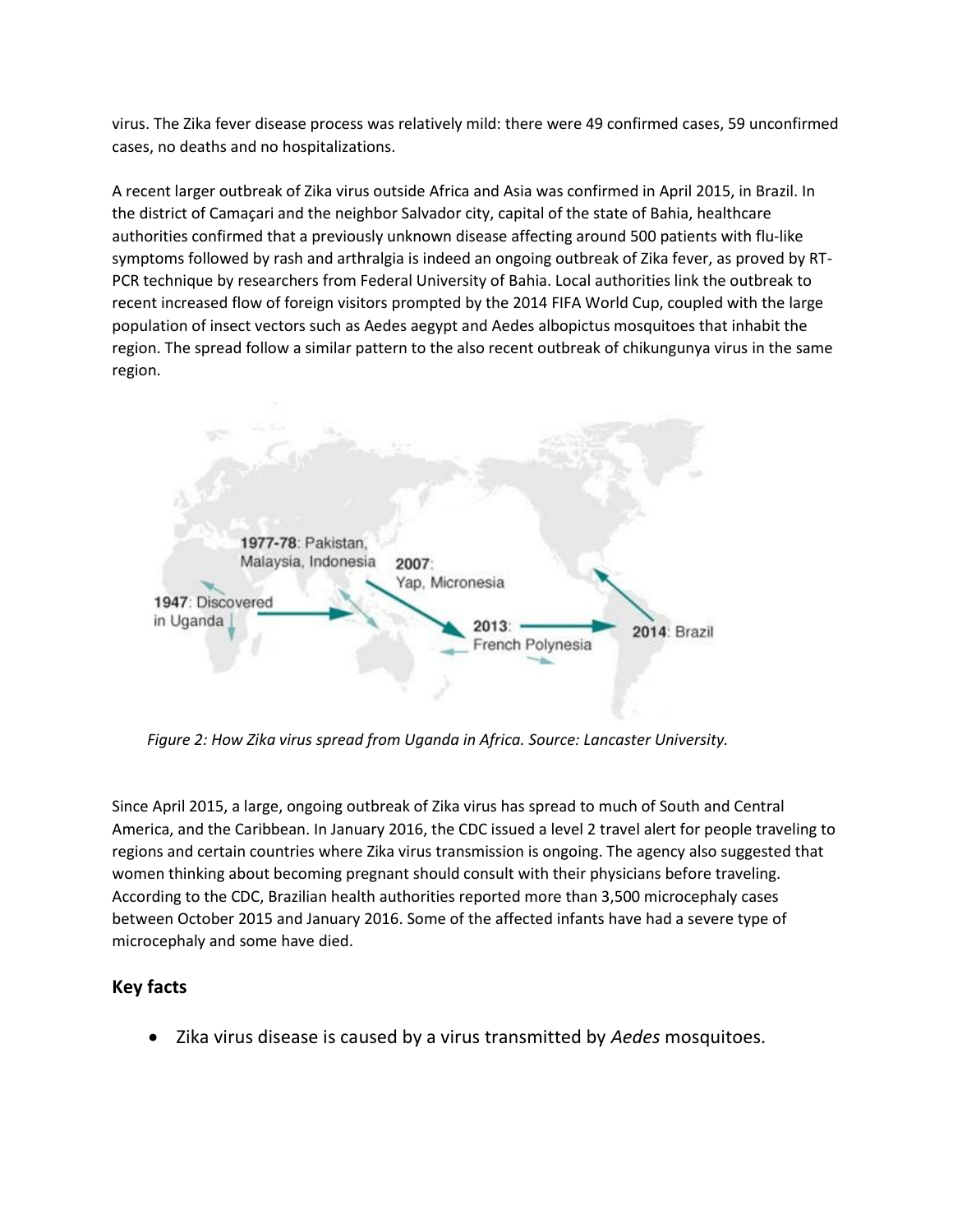People with Zika virus disease usually have symptoms that can include mild fever, skin rashes, conjunctivitis, muscle and joint pain, malaise or headache. These symptoms normally last for 2-7 days.

- There is no specific treatment or vaccine currently available.
- The best form of prevention is protection against mosquito bites.
- The virus is known to circulate in Africa, the Americas, Asia and the Pacific.
- Zika fever is caused by the Zika virus (ZIKV), an arthropod-borne virus (arbovirus). The Zika virus is a member of the *Alphavirus* genus in the family *Togaviridae*. It is related to dengue, yellow fever, West Nile and Japanese encephalitis, viruses that are also members of the virus family *Flaviviridae*.

#### **Introduction:-**

Zika virus is an emerging mosquito-borne virus that was first identified in Uganda in 1947 in rhesus monkeys through a monitoring network of sylvatic yellow fever. It was subsequently identified in humans in 1952 in Uganda and the United Republic of Tanzania. Outbreaks of Zika virus disease have been recorded in Africa, the Americas, Asia and the Pacific.

- Genre: Flavivirus
- Vector: *Aedes* mosquitoes (which usually bite during the morning and late afternoon/evening hours)
- Reservoir: Unknown

## **Signs and Symptoms :**

The incubation period (the time from exposure to symptoms) of Zika virus disease is not clear, but is likely to be a few days. The symptoms are similar to other arbovirus infections such as dengue, and include fever, skin rashes, conjunctivitis, muscle and joint pain, malaise, and headache. These symptoms are usually mild and last for 2-7 days.

## **Potential complications of Zika virus disease :**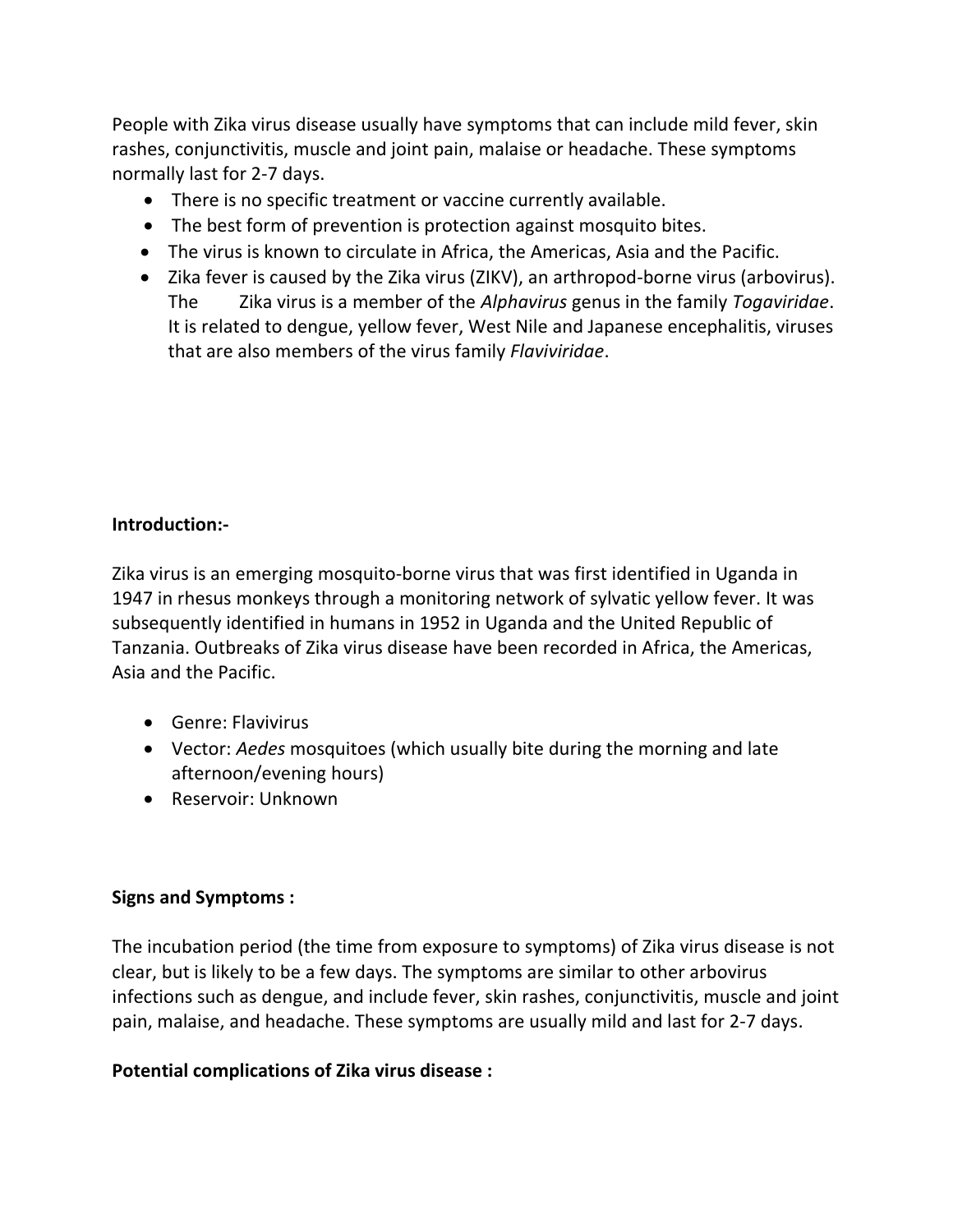During large outbreaks in French Polynesia and Brazil in 2013 and 2015 respectively, national health authorities reported potential neurological and auto-immune complications of Zika virus disease. Recently in Brazil, local health authorities have observed an increase in Guillain-Barré syndrome which coincided with Zika virus infections in the general public, as well as an increase in babies born with microcephaly in northeast Brazil. Agencies investigating the Zika outbreaks are finding an increasing body of evidence about the link between Zika virus and microcephaly. However, more investigation is needed to better understand the relationship between microcephaly in babies and the Zika virus. Other potential causes are also being investigated.

## **Transmission:**

Zika virus is transmitted to people through the bite of an infected mosquito from the*Aedes* genus, mainly *Aedes aegypti* in tropical regions. This is the same mosquito that transmits dengue, chikungunya and yellow fever.

Zika virus disease outbreaks were reported for the first time from the Pacific in 2007 and 2013 (Yap and French Polynesia, respectively), and in 2015 from the Americas (Brazil and Colombia) and Africa (Cape Verde). In addition, more than 13 countries in the Americas have reported sporadic Zika virus infections indicating rapid geographic expansion of Zika virus.

## **Diagnosis:**

Infection with Zika virus may be suspected based on symptoms and recent history (e.g. residence or travel to an area where Zika virus is known to be present). Zika virus diagnosis can only be confirmed by laboratory testing for the presence of Zika virus RNA in the blood or other body fluids, such as urine or saliva.

# **Prevention:**

Mosquitoes and their breeding sites pose a significant risk factor for Zika virus infection. Prevention and control relies on reducing mosquitoes through source reduction (removal and modification of breeding sites) and reducing contact between mosquitoes and people.

This can be done by using insect repellent; wearing clothes (preferably light-coloured) that cover as much of the body as possible; using physical barriers such as screens, closed doors and windows; and sleeping under mosquito nets. It is also important to